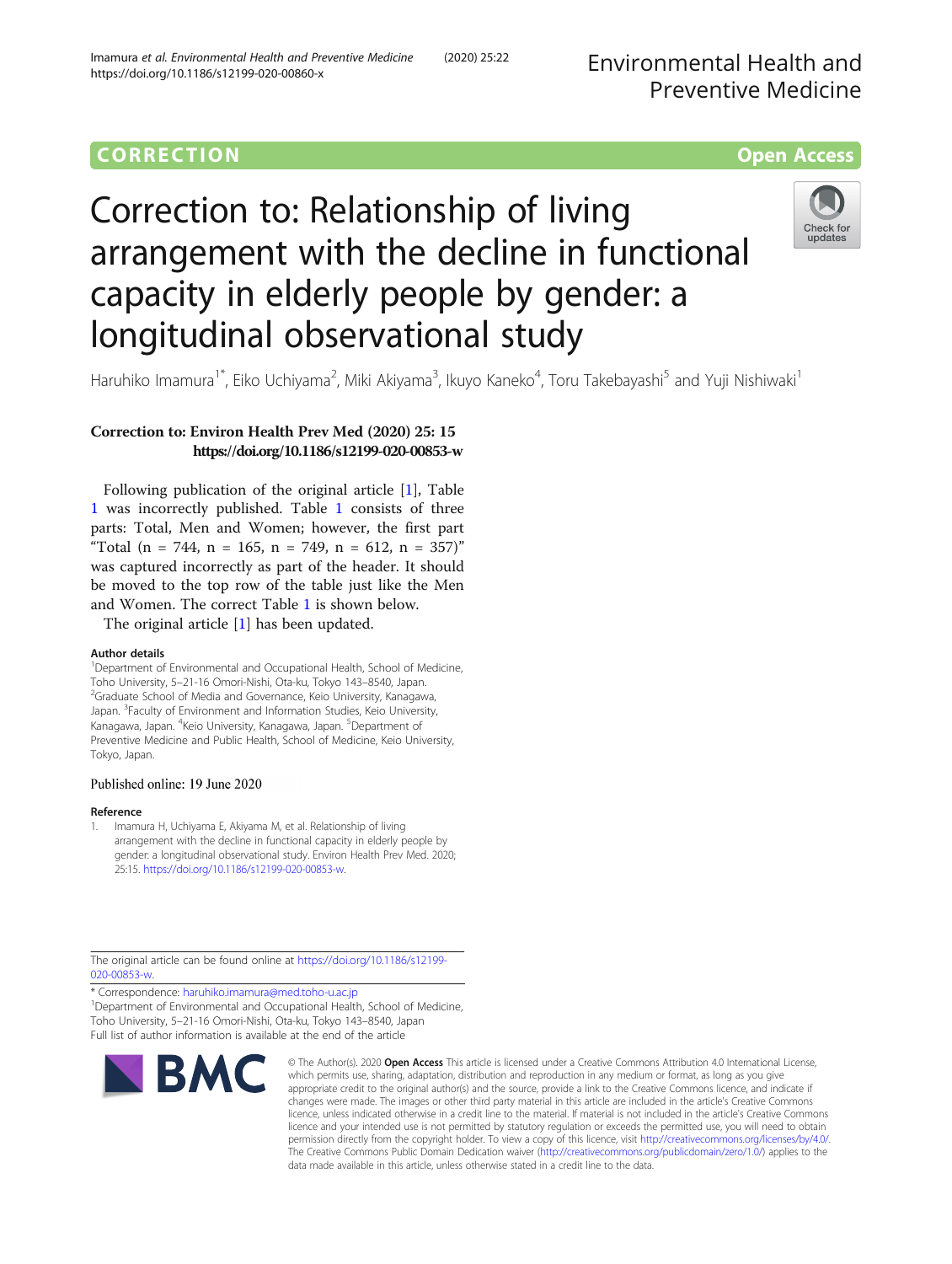## <span id="page-1-0"></span>Table 1 Characteristics of the study population at baseline

|                                        | Living arrangement            |            |                           |             |                                               |            |                                                   |            |                             |            |                         |
|----------------------------------------|-------------------------------|------------|---------------------------|-------------|-----------------------------------------------|------------|---------------------------------------------------|------------|-----------------------------|------------|-------------------------|
|                                        | With spouse only<br>$n = 744$ |            | Living alone<br>$n = 165$ |             | With child and<br>his/her spouse<br>$n = 749$ |            | With child without<br>his/her spouse<br>$n = 612$ |            | With other<br>family/person |            | $P$ -value <sup>a</sup> |
| <b>Total</b>                           |                               |            |                           |             |                                               |            |                                                   |            | $n = 357$                   |            |                         |
| Age (years)                            |                               |            |                           |             |                                               |            |                                                   |            |                             |            |                         |
| $65 - 69$                              | 266                           | $(35.8\%)$ | 26                        | $(15.8\%)$  | 197                                           | (26.3%)    | 218                                               | (35.6%)    | 129                         | $(36.1\%)$ | < 0.001                 |
| $70 - 74$                              | 273                           | (36.7%)    | 57                        | (34.5%)     | 243                                           | (32.4%)    | 207                                               | (33.8%)    | 114                         | $(31.9\%)$ |                         |
| $75 - 79$                              | 141                           | $(19.0\%)$ | 49                        | (29.7%)     | 201                                           | $(26.8\%)$ | 116                                               | $(19.0\%)$ | 80                          | $(22.4\%)$ |                         |
| $80 - 84$                              | 53                            | $(7.1\%)$  | 26                        | $(15.8\%)$  | 85                                            | (11.3%)    | 52                                                | (8.5%)     | 27                          | $(7.6\%)$  |                         |
| $\geq 85$                              | 11                            | (1.5%)     | 7                         | (4.2%)      | 23                                            | $(3.1\%)$  | 19                                                | $(3.1\%)$  | $7\overline{ }$             | $(2.0\%)$  |                         |
| (Mean $\pm$ standard deviation years)  | (72.0)                        | $\pm 4.9$  | (74.8)                    | $\pm$ 5.3)  | (73.5)                                        | $\pm$ 5.4) | (72.4)                                            | $\pm 5.4$  | (72.2)                      | $\pm$ 5.3) |                         |
| <b>Educational attainment (years)</b>  |                               |            |                           |             |                                               |            |                                                   |            |                             |            |                         |
| $\geq 10$                              | 493                           | $(66.3\%)$ | 104                       | $(63.0\%)$  | 416                                           | (55.5%)    | 333                                               | (54.4%)    | 184                         | (51.5%)    | < 0.001                 |
| < 10                                   | 251                           | (33.7%)    | 61                        | $(37.0\%)$  | 333                                           | (44.5%)    | 279                                               | $(45.6\%)$ | 173                         | (48.5%)    |                         |
| <b>Current drinking</b>                |                               |            |                           |             |                                               |            |                                                   |            |                             |            |                         |
| No                                     | 433                           | (58.2%)    | 119                       | (72.1%)     | 461                                           | (61.5%)    | 389                                               | (63.6%)    | 217                         | $(60.8\%)$ | 0.014                   |
| Yes                                    | 311                           | (41.8%)    | 46                        | (27.9%)     | 288                                           | (38.5%)    | 223                                               | $(36.4\%)$ | 140                         | (39.2%)    |                         |
| <b>Current smoking</b>                 |                               |            |                           |             |                                               |            |                                                   |            |                             |            |                         |
| No                                     | 692                           | $(93.0\%)$ | 153                       | (92.7%)     | 699                                           | (93.3%)    | 556                                               | $(90.8\%)$ | 326                         | (91.3%)    | 0.408                   |
| Yes                                    | 52                            | $(7.0\%)$  | 12                        | (7.3%)      | 50                                            | (6.7%)     | 56                                                | $(9.2\%)$  | 31                          | (8.7%)     |                         |
| History of major diseases b            |                               |            |                           |             |                                               |            |                                                   |            |                             |            |                         |
| No                                     | 588                           | $(79.0\%)$ | 135                       | (81.8%)     | 590                                           | (78.8%)    | 488                                               | (79.7%)    | 292                         | $(81.8\%)$ | 0.731                   |
| Yes                                    | 156                           | $(21.0\%)$ | 30                        | (18.2%)     | 159                                           | (21.2%)    | 124                                               | (20.3%)    | 65                          | (18.2%)    |                         |
| Depressive symptoms (GDS5)             |                               |            |                           |             |                                               |            |                                                   |            |                             |            |                         |
| Normal $(< 2$ points)                  | 656                           | $(88.2\%)$ | 134                       | (81.2%)     | 666                                           | $(88.9\%)$ | 537                                               | (87.7%)    | 310                         | $(86.8\%)$ | 0.097                   |
| Have depressive symptoms $(22$ points) | 88                            | (11.8%)    | 31                        | $(18.8\%)$  | 83                                            | $(11.1\%)$ | 75                                                | (12.3%)    | 47                          | $(13.2\%)$ |                         |
| Housework                              |                               |            |                           |             |                                               |            |                                                   |            |                             |            |                         |
| Mainly do                              | 449                           | $(60.3\%)$ | 156                       | (94.5%)     | 311                                           | (41.5%)    | 356                                               | (58.2%)    | 191                         | (53.5%)    | < 0.001                 |
| Not mainly do                          | 295                           | (39.7%)    | 9                         | (5.5%)      | 438                                           | (58.5%)    | 256                                               | (41.8%)    | 166                         | (46.5%)    |                         |
| Social participation                   |                               |            |                           |             |                                               |            |                                                   |            |                             |            |                         |
| Yes                                    | 667                           | (89.7%)    | 127                       | $(77.0\%)$  | 670                                           | (89.5%)    | 545                                               | $(89.1\%)$ | 322                         | $(90.2\%)$ | < 0.001                 |
| No                                     | 77                            | (10.3%)    | 38                        | $(23.0\%)$  | 79                                            | $(10.5\%)$ | 67                                                | $(10.9\%)$ | 35                          | $(9.8\%)$  |                         |
| Relationship with neighbors            |                               |            |                           |             |                                               |            |                                                   |            |                             |            |                         |
| Frequent                               | 710                           | $(95.4\%)$ | 148                       | (89.7%)     | 735                                           | $(98.1\%)$ | 593                                               | $(96.9\%)$ | 345                         | $(96.6\%)$ | < 0.001                 |
| Not frequent                           | 34                            | $(4.6\%)$  | 17                        | (10.3%)     | 14                                            | (1.9%)     | 19                                                | $(3.1\%)$  | 12                          | (3.4%)     |                         |
| Men                                    | $n = 370$                     |            | $n = 41$                  |             | $n = 349$                                     |            | $n = 279$                                         |            | $n = 160$                   |            |                         |
| Age (years)                            |                               |            |                           |             |                                               |            |                                                   |            |                             |            |                         |
| $65 - 69$                              | 106                           | (28.6%)    | 8                         | (19.5%)     | 82                                            | (23.5%)    | 108                                               | (38.7%)    | 66                          | (41.3%)    | < 0.001                 |
| $70 - 74$                              | 137                           | $(37.0\%)$ | 14                        | (34.1%)     | 116                                           | (33.2%)    | 90                                                | (32.3%)    | 41                          | (25.6%)    |                         |
| $75 - 79$                              | 82                            | (22.2%)    | 10                        | (24.4%)     | 95                                            | (27.2%)    | 49                                                | $(17.6\%)$ | 37                          | (23.1%)    |                         |
| $80 - 84$                              | 35                            | $(9.5\%)$  | 5                         | $(12.2\%)$  | 42                                            | $(12.0\%)$ | 27                                                | (9.7%)     | 12                          | (7.5%)     |                         |
| $\geq 85$                              | 10                            | (2.7%)     | 4                         | $(9.8\%)$   | 14                                            | $(4.0\%)$  | 5                                                 | (1.8%)     | $\overline{4}$              | (2.5%)     |                         |
| (Mean ± standard deviation years)      | (72.9)                        | $\pm$ 5.2) | (74.7)                    | $\pm 6.2$ ) | (73.9)                                        | ±5.6)      | (72.1)                                            | ±5.3)      | (72.0                       | $\pm 5.5)$ |                         |
| <b>Educational attainment (years)</b>  |                               |            |                           |             |                                               |            |                                                   |            |                             |            |                         |
| $\geq 10$                              | 246                           | $(66.5\%)$ | 23                        | $(56.1\%)$  | 187                                           | $(53.6\%)$ | 155                                               | $(55.6\%)$ | 80                          | $(50.0\%)$ | 0.001                   |
|                                        |                               |            |                           |             |                                               |            |                                                   |            |                             |            |                         |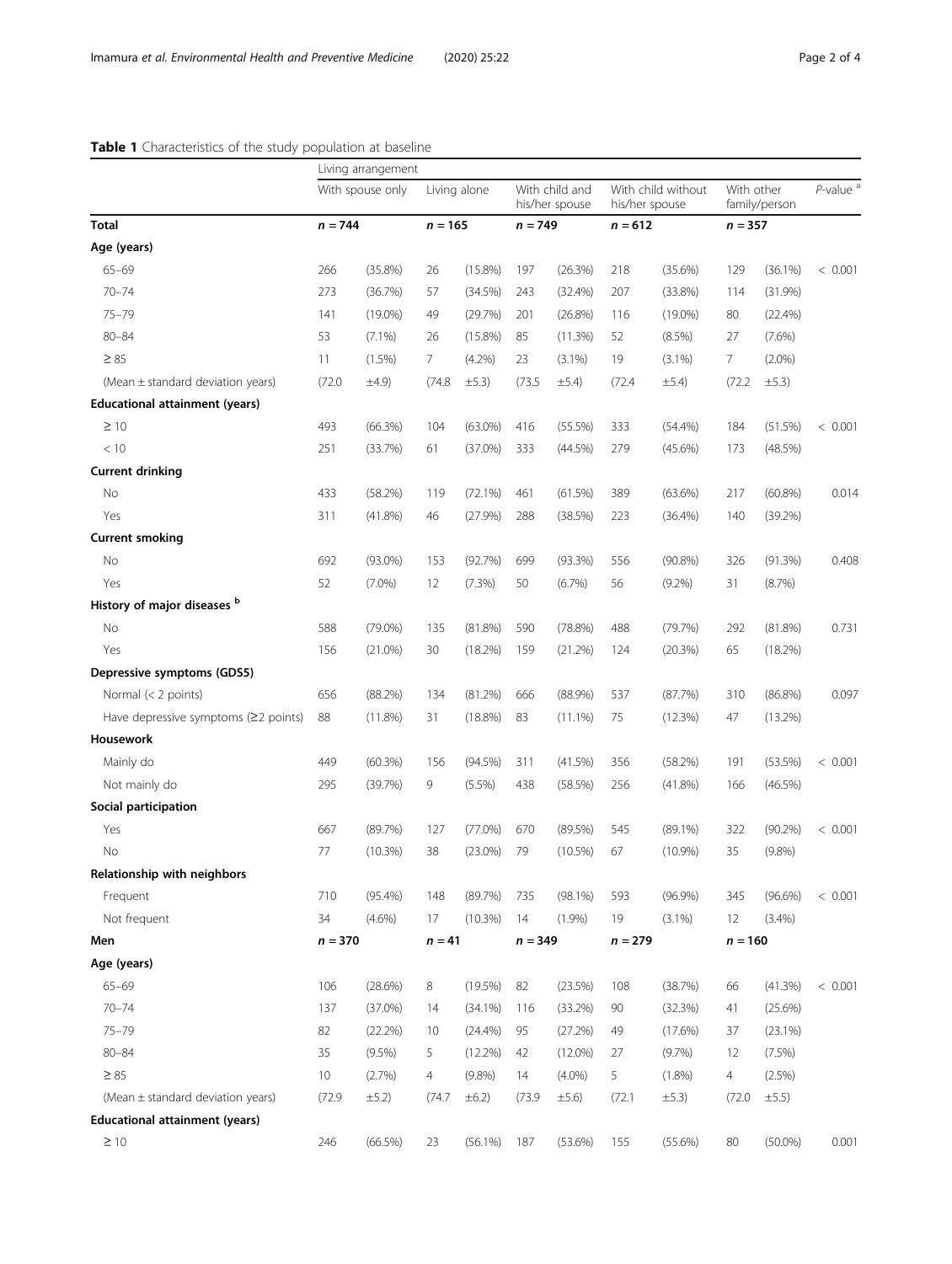# Table 1 Characteristics of the study population at baseline (Continued)

|                                        | Living arrangement |            |                |             |                                  |            |                                      |            |                             |            |                         |
|----------------------------------------|--------------------|------------|----------------|-------------|----------------------------------|------------|--------------------------------------|------------|-----------------------------|------------|-------------------------|
| < 10                                   | With spouse only   |            | Living alone   |             | With child and<br>his/her spouse |            | With child without<br>his/her spouse |            | With other<br>family/person |            | $P$ -value <sup>a</sup> |
|                                        | 124                | (33.5%)    | 18             | $(43.9\%)$  | 162                              | $(46.4\%)$ | 124                                  | (44.4%)    | 80                          | $(50.0\%)$ |                         |
| <b>Current drinking</b>                |                    |            |                |             |                                  |            |                                      |            |                             |            |                         |
| No                                     | 117                | (31.6%)    | 14             | $(34.1\%)$  | 118                              | (33.8%)    | 93                                   | (33.3%)    | 49                          | (30.6%)    | 0.940                   |
| Yes                                    | 253                | $(68.4\%)$ | 27             | $(65.9\%)$  | 231                              | (66.2%)    | 186                                  | (66.7%)    | 111                         | $(69.4\%)$ |                         |
| <b>Current smoking</b>                 |                    |            |                |             |                                  |            |                                      |            |                             |            |                         |
| No                                     | 321                | $(86.8\%)$ | 31             | $(75.6\%)$  | 301                              | (86.2%)    | 226                                  | $(81.0\%)$ | 133                         | $(83.1\%)$ | 0.111                   |
| Yes                                    | 49                 | $(13.2\%)$ | 10             | $(24.4\%)$  | 48                               | $(13.8\%)$ | 53                                   | $(19.0\%)$ | 27                          | $(16.9\%)$ |                         |
| History of major diseases b            |                    |            |                |             |                                  |            |                                      |            |                             |            |                         |
| No                                     | 269                | (72.7%)    | 31             | $(75.6\%)$  | 256                              | (73.4%)    | 201                                  | $(72.0\%)$ | 117                         | (73.1%)    | 0.990                   |
| Yes                                    | 101                | (27.3%)    | 10             | (24.4%)     | 93                               | (26.6%)    | 78                                   | $(28.0\%)$ | 43                          | $(26.9\%)$ |                         |
| Depressive symptoms (GDS5)             |                    |            |                |             |                                  |            |                                      |            |                             |            |                         |
| Normal (< 2 points)                    | 332                | (89.7%)    | 30             | (73.2%)     | 308                              | (88.3%)    | 253                                  | (90.7%)    | 136                         | $(85.0\%)$ | 0.011                   |
| Have depressive symptoms $(≥2$ points) | 38                 | (10.3%)    | 11             | $(26.8\%)$  | 41                               | (11.7%)    | 26                                   | (9.3%)     | 24                          | $(15.0\%)$ |                         |
| Housework                              |                    |            |                |             |                                  |            |                                      |            |                             |            |                         |
| Mainly do                              | 84                 | (22.7%)    | 35             | $(85.4\%)$  | 59                               | $(16.9\%)$ | 69                                   | (24.7%)    | 42                          | (26.3%)    | < 0.001                 |
| Not mainly do                          | 286                | (77.3%)    | 6              | $(14.6\%)$  | 290                              | $(83.1\%)$ | 210                                  | (75.3%)    | 118                         | (73.8%)    |                         |
| Social participation                   |                    |            |                |             |                                  |            |                                      |            |                             |            |                         |
| Yes                                    | 340                | (91.9%)    | 36             | (87.8%)     | 328                              | $(94.0\%)$ | 255                                  | $(91.4\%)$ | 150                         | $(93.8\%)$ | 0.485                   |
| No                                     | 30                 | $(8.1\%)$  | 5              | $(12.2\%)$  | 21                               | $(6.0\%)$  | 24                                   | $(8.6\%)$  | 10                          | $(6.3\%)$  |                         |
| Relationship with neighbors            |                    |            |                |             |                                  |            |                                      |            |                             |            |                         |
| Frequent                               | 351                | $(94.9\%)$ | 36             | (87.8%)     | 342                              | $(98.0\%)$ | 265                                  | $(95.0\%)$ | 151                         | (94.4%)    | 0.020                   |
| Not frequent                           | 19                 | $(5.1\%)$  | 5              | $(12.2\%)$  | 7                                | $(2.0\%)$  | 14                                   | $(5.0\%)$  | 9                           | $(5.6\%)$  |                         |
| Women                                  | $n = 374$          |            | $n = 124$      |             | $n = 400$                        |            | $n = 333$                            |            | $n = 197$                   |            |                         |
| Age (years)                            |                    |            |                |             |                                  |            |                                      |            |                             |            |                         |
| $65 - 69$                              | 160                | $(42.8\%)$ | 18             | (14.5%)     | 115                              | (28.8%)    | 110                                  | $(33.0\%)$ | 63                          | $(32.0\%)$ | < 0.001                 |
| $70 - 74$                              | 136                | $(36.4\%)$ | 43             | (34.7%)     | 127                              | (31.8%)    | 117                                  | (35.1%)    | 73                          | (37.1%)    |                         |
| $75 - 79$                              | 59                 | $(15.8\%)$ | 39             | (31.5%)     | 106                              | (26.5%)    | 67                                   | $(20.1\%)$ | 43                          | (21.8%)    |                         |
| $80 - 84$                              | 18                 | $(4.8\%)$  | 21             | $(16.9\%)$  | 43                               | $(10.8\%)$ | 25                                   | (7.5%)     | 15                          | $(7.6\%)$  |                         |
| $\geq 85$                              | 1                  | (0.3%)     | 3              | (2.4%)      | 9                                | (2.3%)     | 14                                   | $(4.2\%)$  | 3                           | (1.5%)     |                         |
| (Mean ± standard deviation years)      | (71.0              | $\pm 4.2$  | (74.9          | $\pm 5.1$ ) | (73.2)                           | ±5.2)      | (72.8)                               | $\pm 5.5)$ | (72.4)                      | ±5.1)      |                         |
| <b>Educational attainment (years)</b>  |                    |            |                |             |                                  |            |                                      |            |                             |            |                         |
| $\geq 10$                              | 247                | $(66.0\%)$ | 81             | $(65.3\%)$  | 229                              | (57.3%)    | 178                                  | (53.5%)    | 104                         | $(52.8\%)$ | 0.002                   |
| $<10\,$                                | 127                | $(34.0\%)$ | 43             | (34.7%)     | 171                              | (42.8%)    | 155                                  | (46.5%)    | 93                          | (47.2%)    |                         |
| <b>Current drinking</b>                |                    |            |                |             |                                  |            |                                      |            |                             |            |                         |
| No                                     | 316                | $(84.5\%)$ | 105            | (84.7%)     | 343                              | $(85.8\%)$ | 296                                  | $(88.9\%)$ | 168                         | (85.3%)    | 0.509                   |
| Yes                                    | 58                 | $(15.5\%)$ | 19             | (15.3%)     | 57                               | (14.3%)    | 37                                   | $(11.1\%)$ | 29                          | (14.7%)    |                         |
| <b>Current smoking</b>                 |                    |            |                |             |                                  |            |                                      |            |                             |            |                         |
| No                                     | 371                | $(99.2\%)$ | 122            | $(98.4\%)$  | 398                              | (99.5%)    | 330                                  | $(99.1\%)$ | 193                         | $(98.0\%)$ | 0.428                   |
| Yes                                    | 3                  | (0.8%)     | $\overline{2}$ | (1.6%)      | $\overline{2}$                   | $(0.5\%)$  | 3                                    | (0.9%)     | $\overline{4}$              | $(2.0\%)$  |                         |
| History of major diseases <sup>b</sup> |                    |            |                |             |                                  |            |                                      |            |                             |            |                         |
| No                                     | 319                | $(85.3\%)$ | 104            | $(83.9\%)$  | 334                              | (83.5%)    | 287                                  | (86.2%)    | 175                         | (88.8%)    | 0.491                   |
| Yes                                    | 55                 | (14.7%)    | 20             | $(16.1\%)$  | 66                               | $(16.5\%)$ | 46                                   | $(13.8\%)$ | 22                          | (11.2%)    |                         |